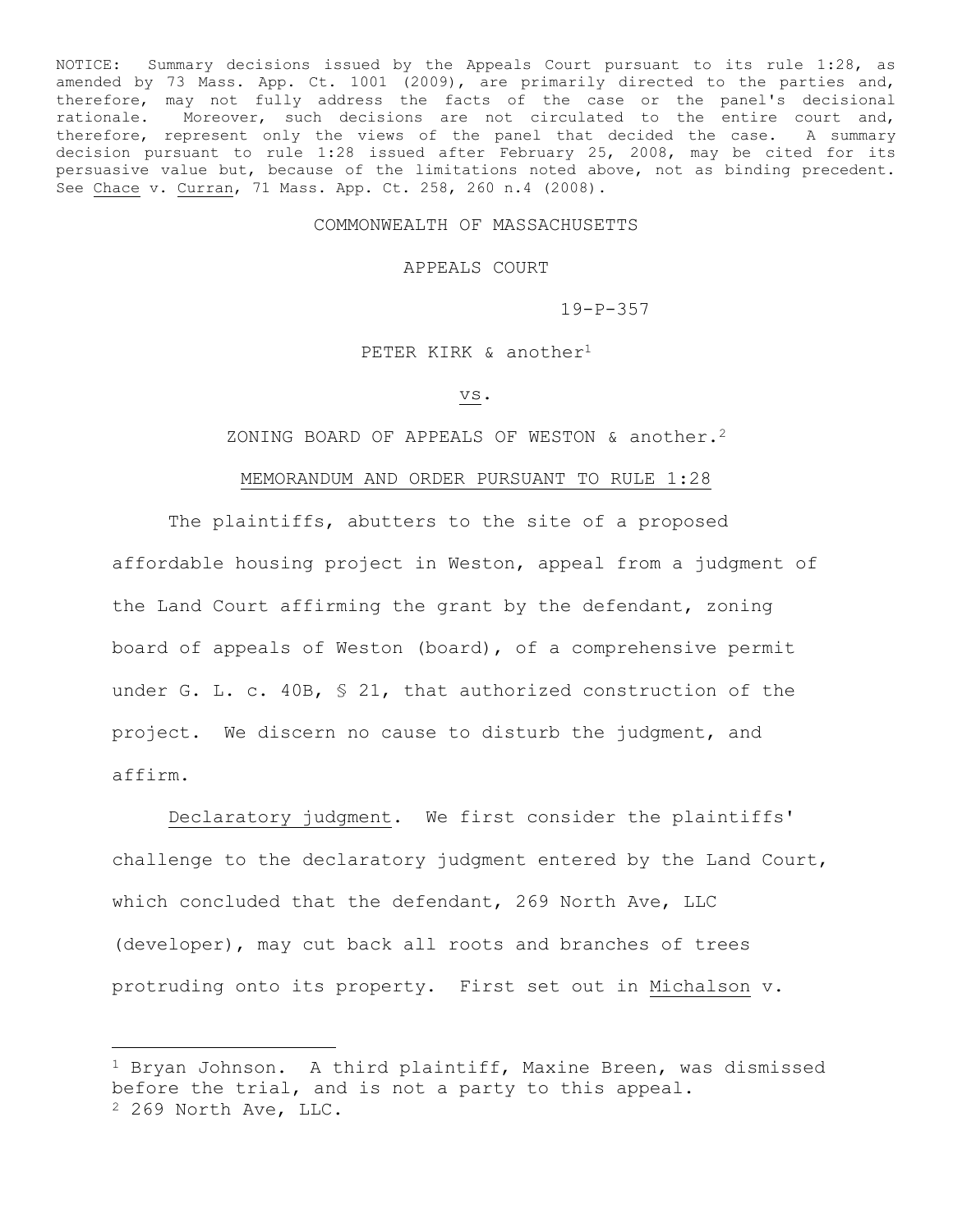Nutting, 275 Mass. 232, 233-234 (1931), the so-called "Massachusetts rule" allows property owners to cut back the intruding branches and roots of their neighbors' trees. "Where the trunk of a tree stands wholly on the land of one proprietor, he has been deemed the owner of the entire tree . . . though there is no doubt of the right of the adjoining proprietor to cut off limbs and roots which invade his premises." Levine v. Black, 312 Mass. 242, 243 (1942). Notably, the Supreme Judicial Court recently reaffirmed the Massachusetts rule, holding that "[o]ur resolution has been and remains to authorize the cutting back of overhanging branches and intruding roots." Shiel v. Rowell, 480 Mass. 106, 112 (2018). Nothing in the case law suggests that the Massachusetts rule should be constrained by a reasonableness standard along the lines urged by the plaintiffs in the present case, nor by factors such as whether the cutting is "defensive" (i.e., to abate nuisance) or "offensive" (i.e., to develop land), or whether the trees are needed to enhance privacy when neighbors live in close proximity to one another.<sup>3</sup>

We likewise reject the plaintiffs' contention that, because a tree straddling a boundary line is coowned by the property owners on either side of the boundary line, each coowner owes a

÷.

2

<sup>&</sup>lt;sup>3</sup> The Shiel court recognized that neighbors now live in closer proximity to one another than when the rule was first established, yet still declined to change the rule. See Shiel, 480 Mass. at 110.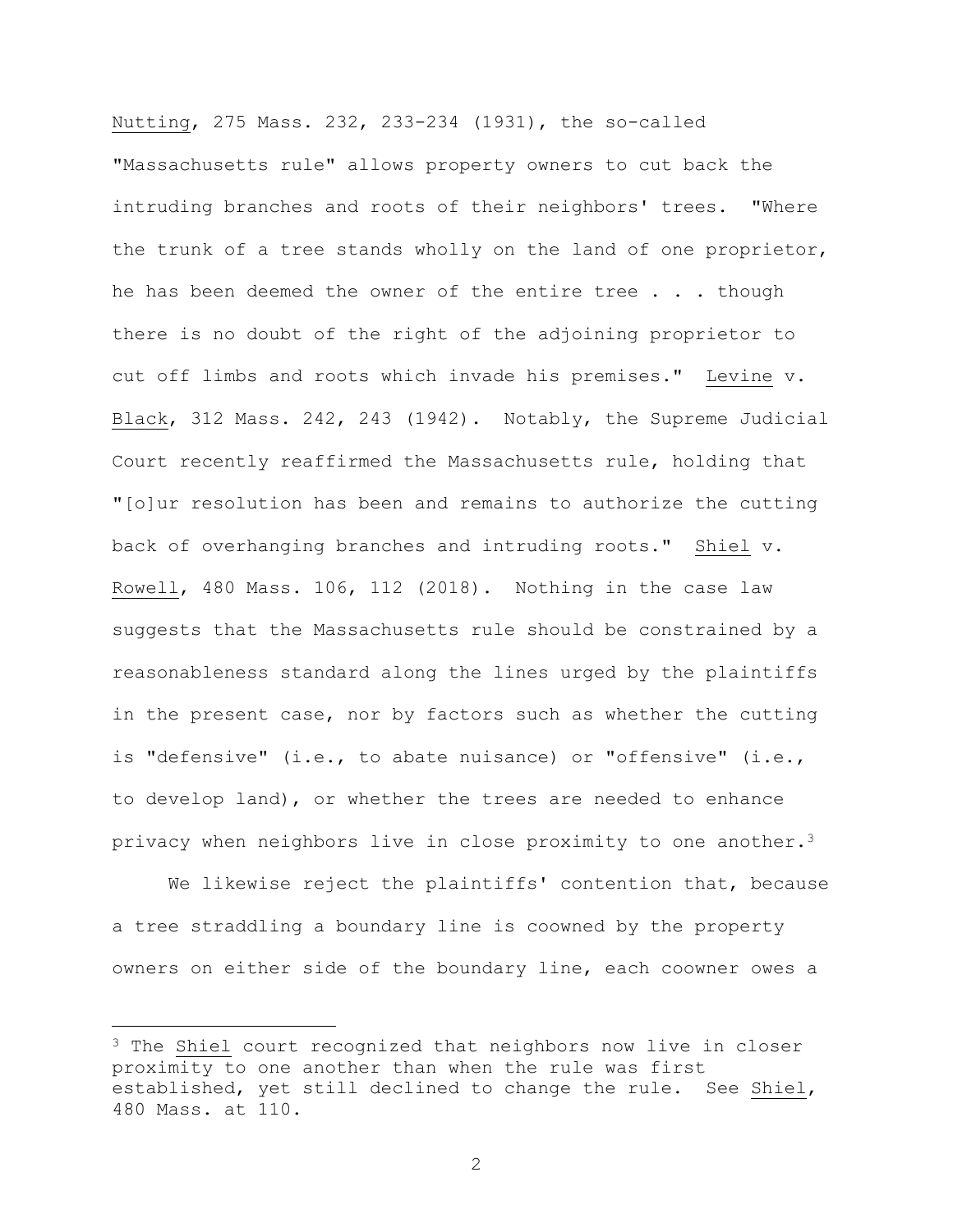duty to the other to refrain from harming that tree. The lone binding authority cited by the plaintiffs observes that, in some jurisdictions outside Massachusetts, a coowner has the "right to prevent his neighbor from so dealing with [the neighbor's] part as unreasonably to injure or destroy the whole," but notes that "[e]ven under [this] view it is difficult to see why either owner should have any less right to cut off branches and roots than he would have if the trunk stood entirely upon the other's land" (emphasis added). Levine, 312 Mass. at 243-244. The developer does not plan to cut down the whole of the boundary line tree. At most, under the guidance of a certified arborist the developer will cut back the roots and branches of the boundary line tree that have grown onto the developer's property. Thus, even if Levine established a right for coowners to prevent the unreasonable destruction of a boundary line tree, that right is neither implicated nor violated here.

We accordingly agree with the Land Court judge that the developer may cut back the roots and branches of both boundary line and nonboundary line trees, subject to the conditions set out in the permit, irrespective of the effect the cutting may have on the trees. Doing so will not violate any property rights of the plaintiffs, so the plaintiffs are not entitled to injunctive or declaratory relief.

3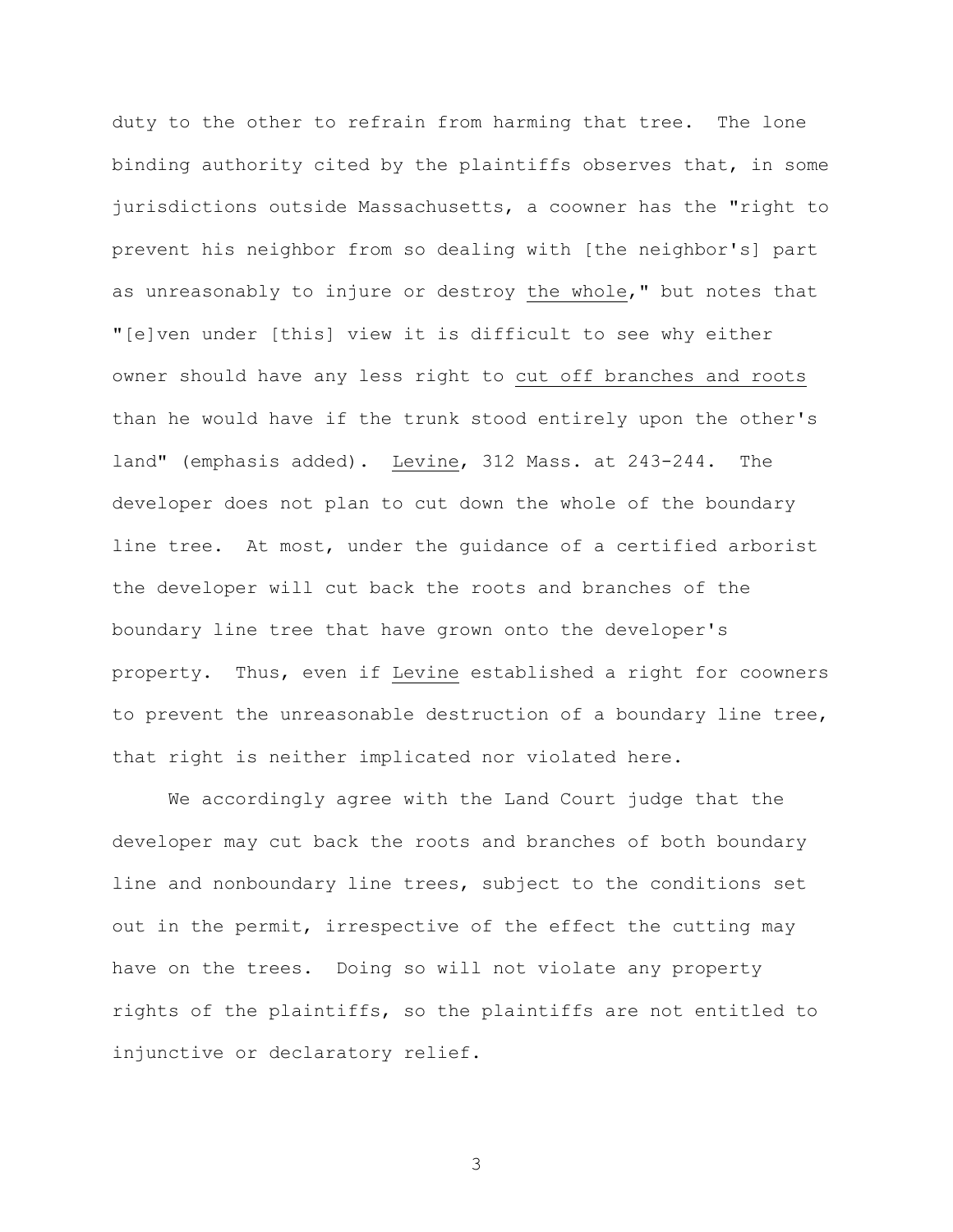Comprehensive permit. "[T]he Legislature's intent in enacting G. L. c. 40B, §§ 20-23, is 'to provide relief from exclusionary zoning practices which prevented the construction of badly needed low and moderate income housing' in the Commonwealth." Standerwick v. Zoning Bd. of Appeals of Andover, 447 Mass. 20, 28-29 (2006), quoting Board of Appeals of Hanover v. Housing Appeals Comm., 363 Mass. 339, 354 (1973). To that end, G. L. c. 40B confers upon zoning boards the authority to waive local regulations that may hamper the construction of affordable housing, particularly in circumstances, as in Weston, where fewer than ten percent of the town's housing stock meets the criteria for affordable housing.<sup>4</sup> See Board of Appeals of Hanover, supra at 354-355. "The statute reflects the Legislature's considered judgment that a crisis in housing for low and moderate income people demands a legislative scheme that requires the local interests of a town to yield to the regional need for the construction of low and moderate income housing, particularly in suburban areas." Standerwick, supra at 29. We cannot disturb the board's grant of a comprehensive permit "unless it is based on a legally untenable ground, or is unreasonable, whimsical, capricious or arbitrary." Jepson v. Zoning Bd. of Appeals of Ipswich, 450 Mass. 81, 96 (2007),

÷.

4

<sup>4</sup> The level of affordable housing in Weston is approximately three and one-half percent.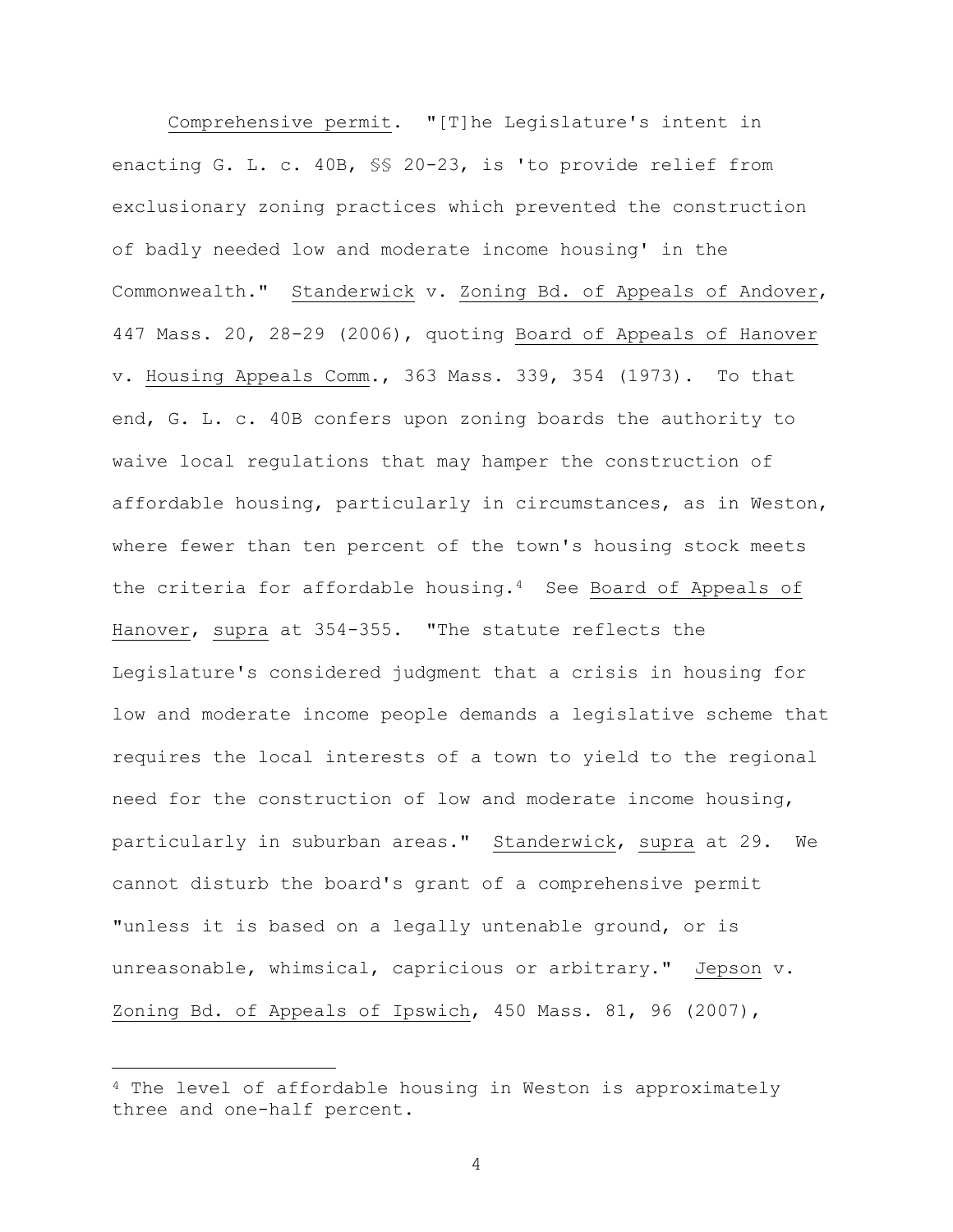quoting MacGibbon v. Board of Appeals of Duxbury, 356 Mass. 635, 639 (1970).

Viewed against that standard, the board acted within its authority in deciding to waive compliance with the setback requirements ordinarily applicable under the Weston zoning bylaw. As explained earlier, the Land Court judge correctly concluded that the developer is within its rights to cut roots and branches protruding onto its property. There was evidence at trial suggesting that the plaintiffs' concerns that the trees on their property will die as a result of the project is speculative.<sup>5</sup> In any event, even were we to assume that some or all of the trees would be injured or die as a result, the board was within its authority to conclude that the need for affordable housing in the town outweighs the town's interest in preserving the trees. The circumstances are quite unlike those in Reynolds v. Zoning Bd. of Appeals of Stow, 88 Mass. App. Ct. 339, 349-350 (2015), on which the plaintiffs rely, where potential contamination of the groundwater serving local private

L,

<sup>5</sup> The plaintiffs' expert testified that the ultimate impact of the project on the trees is "extremely variable," that there are a "large range of predictors" that affect the likelihood of mortality, and that "there is a broad range of survivability." The defendant's expert testified that, in his opinion, the project would not cause the death of any of the trees.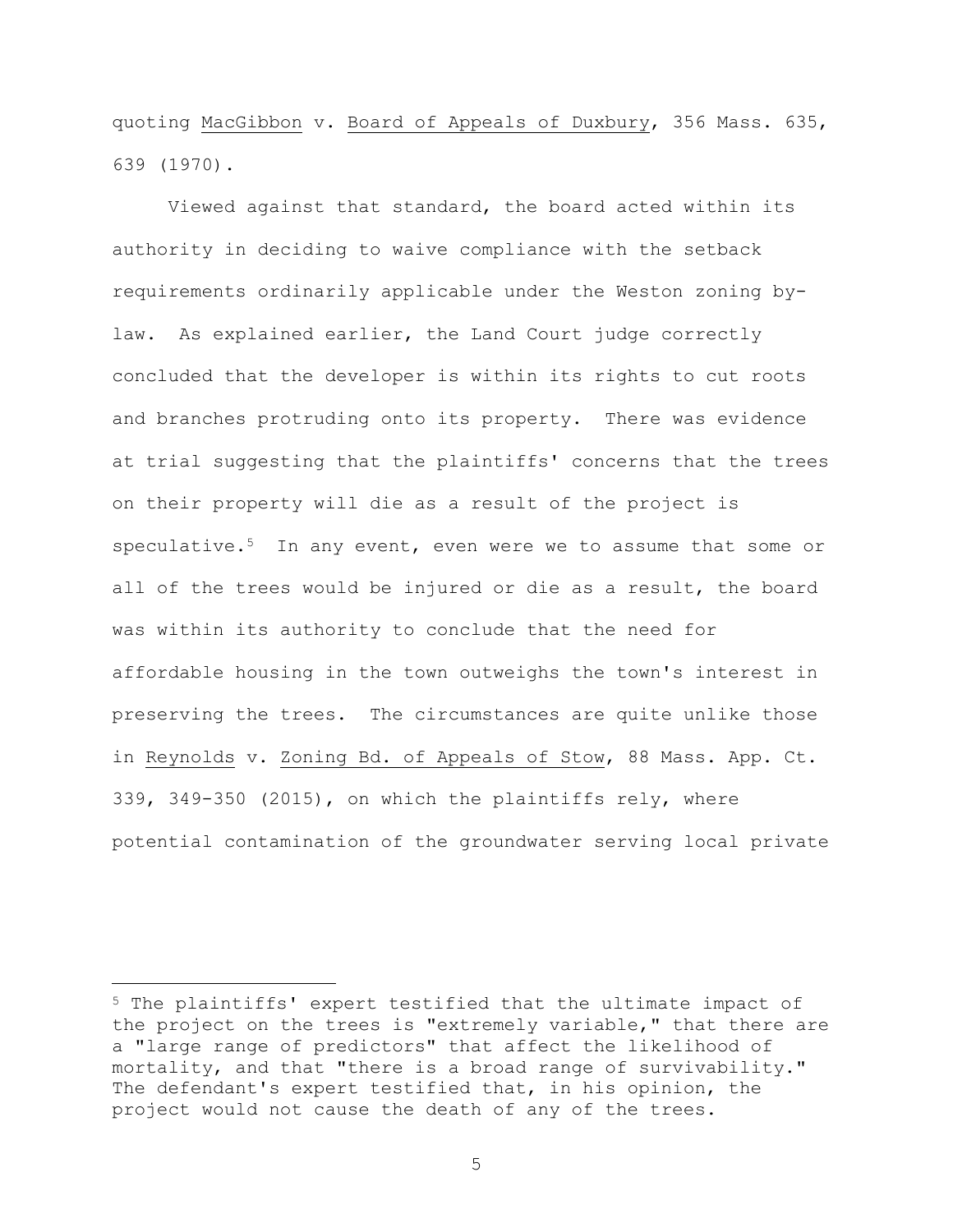wells posed a risk to human health.<sup>6,7</sup>

Judgment affirmed.<sup>8</sup>

By the Court (Green, C.J., Massing & Lemire, JJ.<sup>9</sup>), Joseph F. Stanton

Clerk

Entered: March 17, 2020.

÷.

<sup>6</sup> Our view of the case obviates any need to consider the developer's contention that the plaintiffs are without standing to maintain this appeal. But see Marashlian v. Zoning Bd. of Appeals of Newburyport, 421 Mass. 719, 721 (1996).

<sup>7</sup> There is likewise no merit in the plaintiffs' contention that the permit is invalid because the board is without authority to waive compliance with State tree protection laws. Nothing in a property owner's exercise of its rights under the "Massachusetts rule" constitutes a violation of either G. L. c. 87 § 11, which criminalizes the willful cutting of another's tree, or G. L. c. 242, § 7, a civil statute imposing damages for the willful cutting down of trees on the land of another "without license." 8 In the exercise of our discretion, we decline the developer's request for an award of its appellate attorney's fees. <sup>9</sup> The panelists are listed in order of seniority.